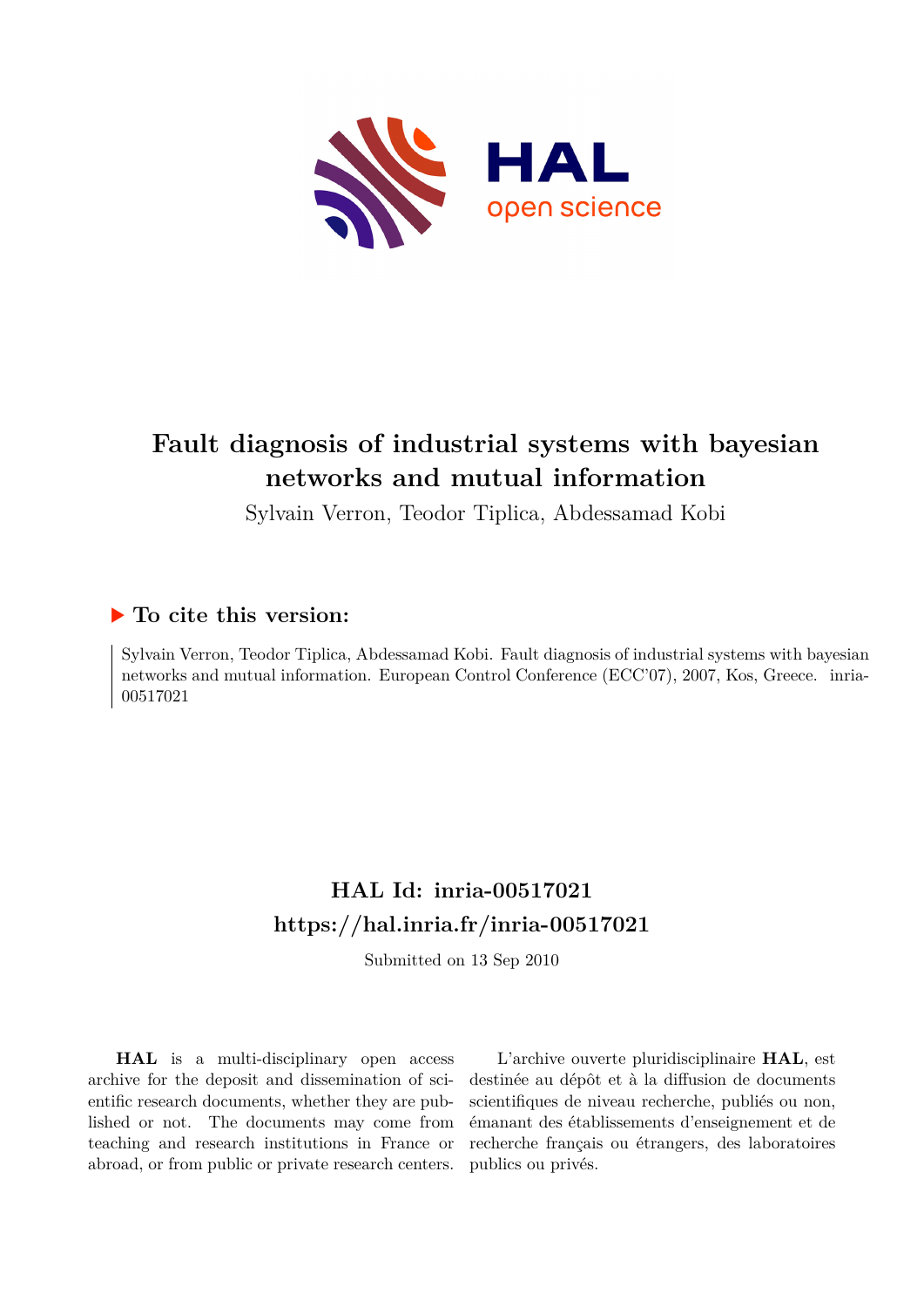## Fault diagnosis of industrial systems with bayesian networks and mutual information

Sylvain VERRON, Teodor TIPLICA, Abdessamad KOBI

*Abstract*— The purpose of this article is to present two new methods for industrial process diagnosis. These two methods are based on the use of a bayesian network. An identification of important variables is made by computing the mutual information between each variable of the system and the class variable. The performances of the two methods are evaluated on the data of a benchmark example: the Tennessee Eastman Process. Three kinds of fault are taken into account on this complex process. The challenging objective is to obtain the minimal recognition error rate for these three faults. Results are given and compared on the same data with those of other published methods.

#### I. INTRODUCTION

Nowadays, industrial processes are more and more complex. So, they include a lot of sensors. Consequently, an important amount of data can be obtained from a process. A process dealing with many variables can be named multivariate process. But, the monitoring of a multivariate process cannot be reduced to the monitoring of each process variable because the correlations between the variables have to be taken into account. The process monitoring is an essential task. The final goal of the process monitoring is to reduce the variability of the process, and so, to improve the quality of the product [1]. The process monitoring comprises four procedures: fault detection (decide if the process is under normal condition or out-of-control); fault identification (identify the variables implicated in an observed out-of-control status); fault diagnosis (find the root cause of the fault); process recovery (return the process to a normal status).

Three major kinds of approaches exist for the process monitoring [2]: data-driven, analytical and knowledge-based. Theoretically, the best method is the analytical one because this method constructs mathematic models of the process. But, for large systems (lots of inputs, outputs and states), obtaining detailed models is almost impossible. In the knowledge-based category are placed the methods that are based on qualitative models. Finally, the data-driven methods are techniques based on rigorous statistical developments of the process data. Our interest is to monitor large systems, and so, we are concerned with the data-driven methods.

In the literature, we can find many different data-driven techniques for the process control. For the fault detection of industrial processes many methods have been proposed: univariate statistical process control (Shewhart charts) [3], [4], multivariate statistical process control ( $T^2$  and Q charts)

[5], [6], and some PCA (Principal Component Analysis) based techniques [7] like the Multiway PCA or the Moving PCA [8]. An interesting article is [9] in which authors make some comparisons between these different techniques. For the fault identification procedure, one of the better statistical techniques is the MYT decomposition of the  $T^2$  statistic [10], [11]. Finally, for the fault diagnosis techniques we can cite the book of Chiang, Russell and Braatz [2] which presents a lot of them (PCA based techniques, Fisher Discriminant Analysis, PLS based techniques, etc).

The purpose of this article is to present two new procedures for the diagnosis of faults in large industrial systems. These new methods are based on bayesian networks and on the mutual information between the system variables and the fault category. We will use the mutual information in order to select the key variables of the process and we will use a bayesian network in a classification goal.

The article is structured in the following manner. In section II, we introduce the bayesian network (BN) classifiers and the specialized ones we use in this article, and we also introduce the notion of mutual information. After that, in section III, we present two new procedures for the diagnosis of the faults in an industrial system. Section IV presents an application of these procedures for the diagnosis of three types of fault on the benchmark Tennessee Eastman Problem. Finally, we conclude on the interests and the limitations of each procedure, and we present perspectives of the fault diagnosis with bayesian network classifiers.

## II. TOOLS

## *A. Classification task*

Once a problem (fault) has been detected in the evolution of the process by the mean of a detection method, we need to identify (diagnosis) the belonging class of this fault. Thereby, the diagnosis problem can be viewed as the task to correctly classify this fault in one of the predefined fault classes. The classification task needs the construction of a classifier (a function allocating a class to the observations described by the variables of the system). Two types of classification exist: unsupervised classification which objective is to identify the number and the composition of each class present in the data structure; supervised classification where the number of classes and the belonging class of each observation are known in a learning sample and whose objective is to class new observations to one of the existing classes.

In the case of industrial system diagnosis, we can frequently have a database containing recorded observations of previous faults of the system. So, we can easily use

This work was supported by a PhD purpose grant from "Angers Loire Métropôle" for the first author.

Three authors are with LASQUO/ISTIA, University of Angers, 49000 Angers, France sylvain.verron@istia.univ-angers.fr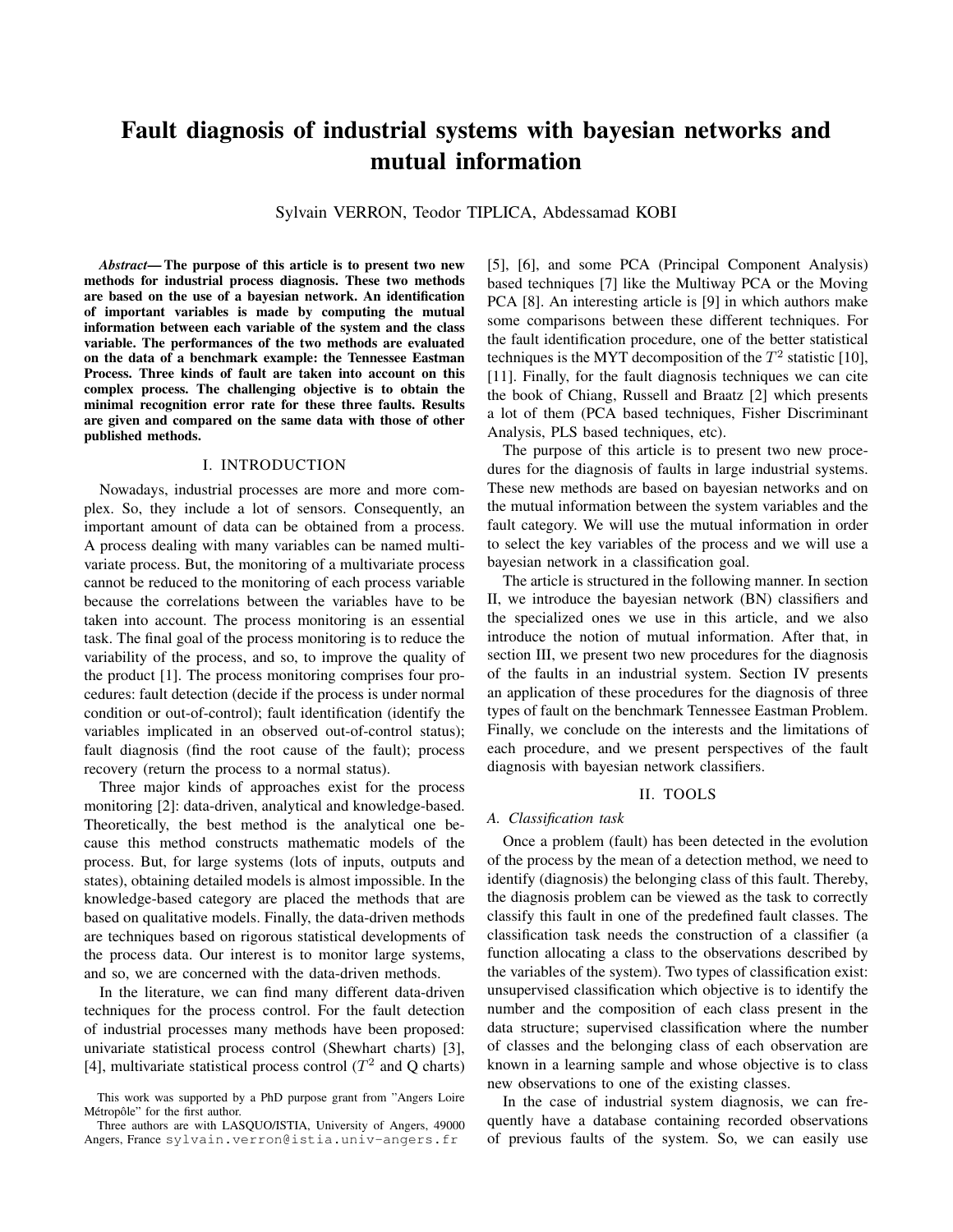supervised classification to classify a new faulty observation. In this article, we decided to use one of these supervised classification tools, precisely the bayesian network.

#### *B. Bayesian network classifiers*

A Bayesian Network (BN) [12], [13], [14] is an acyclic graph. In this graph, each variable is a node that can be continuous or discrete. Edges of the graph represent dependence between linked nodes. A formal definition is given here.

A bayesian network is a triplet  $\{G, E, D\}$  where:

- ${G}$  is a directed acyclic graph,  $G = (V, A)$ , where V is the ensemble of nodes of  $G$ , and  $A$  is the ensemble of edges of G,
- ${E}$  is a finite probabilistic space  $(\Omega, Z, p)$ , where  $\Omega$  is a non-empty space, Z is a collection of subspace of  $\Omega$ , and p is a probability measure on Z with  $p(\Omega) = 1$ ,
- {D} is an ensemble of random variables associated to the nodes of  $G$  and defined on  $E$  such as:

$$
p(V_1, V_2, \dots, V_n) = \prod_{i=1}^n p(V_i|C(V_i)) \qquad (1)
$$

where  $C(V_i)$  is the ensemble of causes (parents) of  $V_i$  in the graph G.

Bayesian network classifiers are particular bayesian networks [15], [16]. They always have a discrete node  $C$  coding the  $r$  different classes of the system. The other variables  $(X_1, \ldots, X_p)$  represent the p descriptors (variables) of the system. A Naïve Bayesian Networks (NBN) is a particular type of BN classifiers [17], [16]. It is also known as the Bayes classifier. A NBN links the class node to all the other variables of the system (descriptors) as indicated on the figure 1.



Fig. 1. Naïve bayesian network

The NBN is called naïve because it makes the naïve (but strong) assumption that all the descriptors (variables of the system) are statistically independent (no correlation between each other). In [18] Inza made a comparative study of classification algorithms used in artificial intelligence. Performances of NBN were compared with other methods like hierarchic classification, k-nearest neighborhood, C4.5, decision tree and so on. In the case that the independence assumption of the descriptors is verified and that the probabilities are estimated with enough precision, Yang [19] demonstrated that the NBN is an optimal classifier in term of misclassification rate. This optimality is obtained when continuous variables are discretized in such a way that every distribution can be well approximated by discretization. Of course, the discretization of the variables is a loss of information because it is a reduction of the variables space. But, assuming that continuous variables follow normal probability density function, we can deal with them directly in the network. And, if this assumption is verified, we keep this optimality. In our case (an industrial system), many variables are normally distributed. This assumption is verified in the majority of industrial systems. From the historical database of our system we will be able to estimate the parameters of the continuous (normal) variables. The Maximum Likelihood Estimation (MLE) and the bayesian approach are two different techniques of estimation of these parameters. In this paper, the parameters of the network are estimated with the MLE method. In the case that all the descriptors are continuous variables (with normal distribution assumption) and that the parameters are estimated with MLE, we obtain the known classifier: diagonal quadratic discriminant analysis.

But, this classifier is not well fitted for industrial systems. Indeed, in industrial systems, it is very frequent to have high correlations between the variables, and a NBN will not take into account these correlations. Some extensions of the NBN have been developed in order to solve this problem.

A first interesting extension is the TAN (Tree-Augmented bayesian Network) [16]. In a TAN, a maximum weighted spanning tree is constructed with the  $p$  descriptors following the algorithm of Chow et Liu [20]. So, each descriptor will have at most one other descriptor as parent. After that, the edges from the class node to each descriptor are added (like a NBN). An example of a TAN is given on the figure 2.



Fig. 2. Tree-Augmented bayesian Network

Another extension is the k-dependence Bayesian classifier structure (kDB structure) [21] that extends the TAN structure in allowing a maximum of k predictor parents plus the class for each predictor variable (TAN structures are equivalent to kDB structures with  $k = 1$ ). Finally, the bayesian multinets [22] introduces a different TAN structure for each values of the class variable.

Friedman shows that these classifiers give a lower misclassification rate than the NBN [16]. But, these classifiers do not take into account all the correlations between variables. An other extension to the NBN is the Condensed Semi Naïve Bayesian Network (CSNBN) [23]. The principle of this classifier is to represent some variables in a joint node. So, some normally distributed variables can be modeled with a node representing a multivariate normal distribution. In that way, all the correlations of the system will be taken into account. A CSNBN will be composed of two nodes: the class node and a multivariate node. An example of a CSNBN is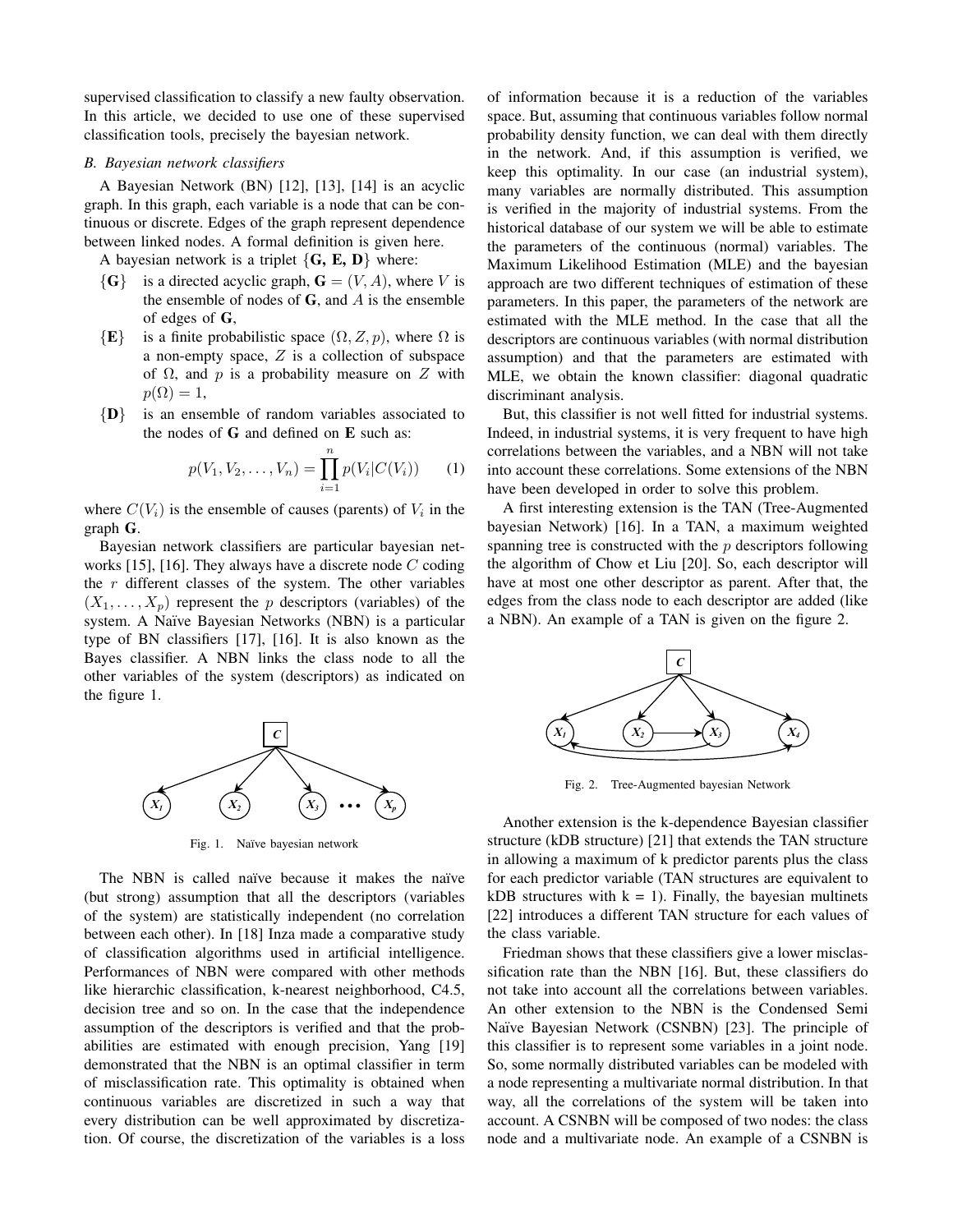given on the figure 3.



Fig. 3. Condensed Semi Naïve Bayesian Network

As the NBN gives a discriminant rule equivalent to a diagonal quadratic discriminant analysis, the CSNBN is equivalent to the discriminant rule of the quadratic discriminant analysis. Although this classifier is well fitted for the classification task of faults in industrial systems, it remains a problem. If we have non-informative descriptors, the performances (in term of correct classification rate) are poor. So, if we want to diagnosis a system with many variables, even though only few are really important for classification, other (less important) must not be taken into account. We have to do a selection of the important variables for the classification. We will use mutual information for representing the importance of a variable in the classification (discrimination) task.

#### *C. Mutual Information*

In the information theory [24], the Mutual Information  $(I)$ of two random variables is a quantity measuring the mutual dependence of these two variables. In our case, the objective is to find important descriptors as well as to quantify this importance. For that, we must compute, for  $i = 1, 2, \ldots, p$ ,  $I(C; X<sub>i</sub>)$  the mutual information between the class variable C and each descriptor  $X_i$ .

In [25], authors demonstrate that the mutual information between a gaussian (normaly distributed) variable and a multinomial (discrete) variable can be computed as indicated by equation 2. For this equation, it is assumed that:  $C$  is a multinomial random variable with  $r$  possible values and a probability distribution given by  $P(C = c) = P(c)$ ;  $X$  is a random variable with a normal density function of parameters  $\mu$  and  $\sigma^2$ ; X conditioned to  $C = c$  follows a normal density function with parameters  $\mu_c$  and  $\sigma_c^2$ .

$$
I(X;C) = \frac{1}{2} \left[ \log(\sigma^2) - \sum_{c=1}^{r} P(c) \log(\sigma_c^2) \right]
$$
 (2)

This equation can be reduced on the form of the equation 3.

$$
I(X;C) = \log(\sigma) - \sum_{c=1}^{r} P(c) \log(\sigma_c)
$$
 (3)

So, the mutual information  $(I)$  can be computed for all the variables (descriptors) of the industrial system. The most important variables for the classification task will be those having an important  $I$  value.

We have seen a tool able to classify (CSNBN) and a tool able to quantify the discriminant information of each descriptor (mutual information  $I$ ). Now, we will see how to use these two tools for the diagnosis of a fault in an industrial system.

## III. PROCEDURES FOR FAULT DIAGNOSIS

## *A. Approach A*

In the first approach, that we name approach A, we use a threshold in order to select the key variables of the system. After that, we use a CSNBN to classify a new faulty observation. The principle of this approach is described on the figure 4.



Fig. 4. Procedure of the approach A

Of course, like each data-driven technique, this procedure requires a database, and more particularly a faults database. This database has to contain some examples of each fault. So, for each recorded fault, we must have the type of the fault and the value of the different variables at the instant of the fault. At this time, mutual information between the class node C (variable coding the type of fault) and each descriptor  $X_i$  (variable of the process) can be computed. So, we can sort the variables in decreasing order of mutual information. It is the step of the variables selection. For this step, a threshold value  $\tau$  is used. This threshold value must be fixed at  $k \times$  $max(I(X_i; C))$  with  $0 < k < 1$ . Each variable with mutual information less than  $\tau$  is eliminated. So, we exclusively keep the variables giving important informations for the class discrimination. Then, we have to construct our classifier. We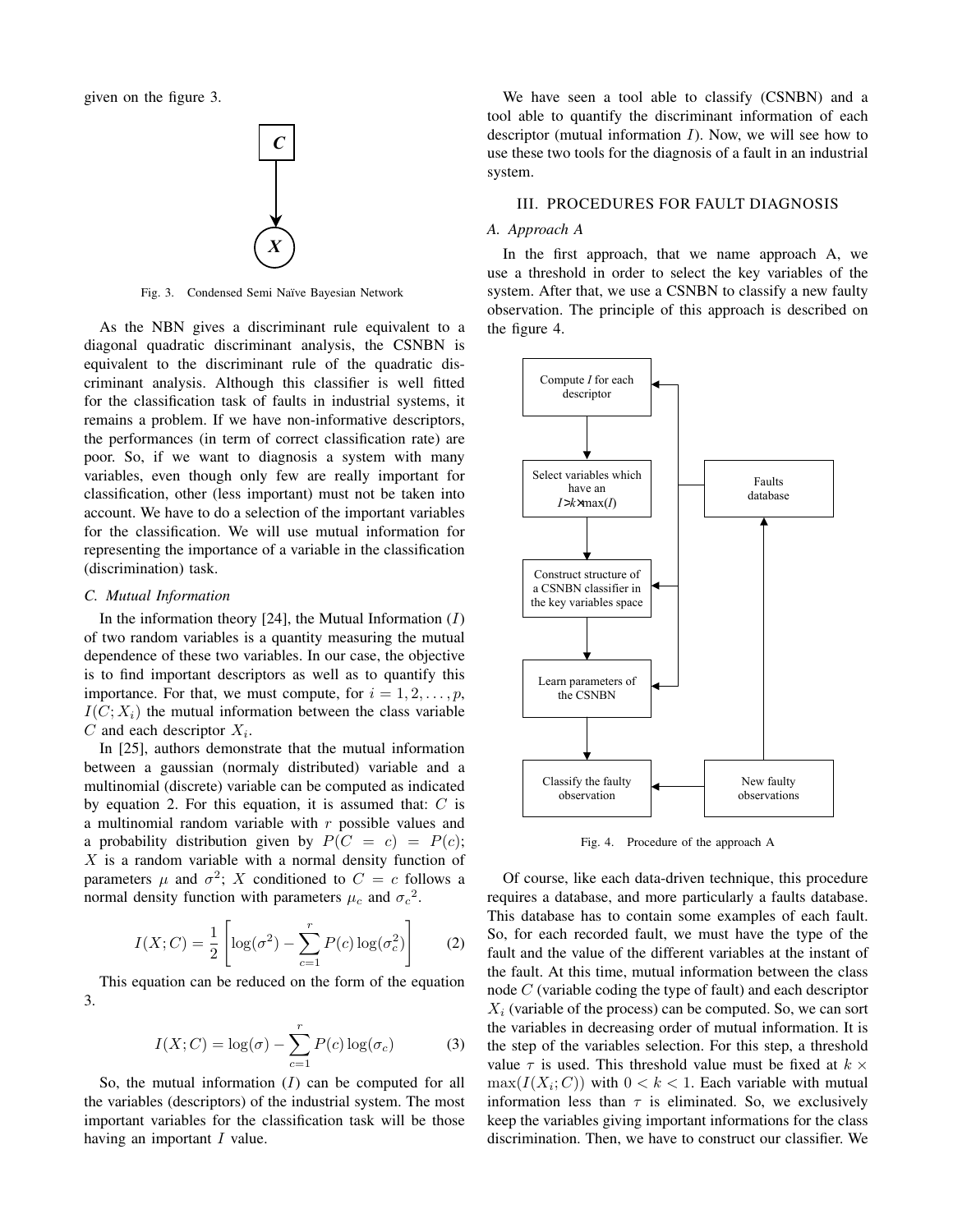could construct a naïve bayesian network (bayes classifier). But, as we explained in the previous section, this classifier makes the assumption that all descriptors are statistically independent, and we know that, in industrial processes, a lot of important variables can be highly correlated. So, on the faults database, we construct a CSNBN classifier using only the key variables. After the construction of the CSNBN, the parameters of this classifier are estimated from the faults database with the MLE method. Then, we can classify a new faulty observation (observation that the fault detection procedure gives us). At this moment, the diagnosis of the industrial system is made. If engineers give the confirmation of the diagnosis, the faulty observation and his class are added to the faults database.

This computational method is extremely fast, and so, can be easily adapted for a real-time diagnosis. But, its major drawback is the choice of the k coefficient used for the computation of the threshold  $\tau$ . Indeed, according to the value of  $\tau$  we will take the decision to add a variable in the model or not. So, the fact that  $\tau$  depends of an arbitrary coefficient  $k$  can result in quite sensible decision for the classification. In order to improve the diagnosis, we will see an other approach where no arbitrary coefficient is needed.

#### *B. Approach B*

This second approach, approach B, sorts the variables in decreasing order of  $I(X_i; C)$ . After that, we will iteratively add variables to the CSNBN and evaluate the misclassification rate. First we will observe that the misclassification rate decreases by adding some variables into the model. But once a certain number of variables is overpassed, the misclassification rate starts to increase. If the misclassification rate increases at step  $i$ , the best model will be the one with the  $(i-1)$  first informative variables. So, we obtain the following algorithm:

- 1) Compute  $I(X_i; C)$  for all  $X_i$
- 2) Sort  $X_i$  in decreasing order of  $I(X_i; C)$
- 3) Initialize structure S to a Condensed Semi Naïve Bayesian Network (CSNBN) structure with a unique joint node containing the first informative variable
- 4) Evaluate this classifier through the estimated classified percentage
- 5) do {
- 6) Add the next informative variable to the joint node
- 7) Evaluate this classifier through the estimated classified percentage
- 8) }until No option improves the inducted classifier.

Of course, the evaluation of classifiers is done only on the training dataset. For this evaluation procedure, we apply a well known technique: the m-fold cross validation [26]. In the m-fold cross validation, the training dataset is divided into m subsets. So, for each m, one of the m subsets is used as the testing set, and the m-1 other subsets are put together to form the training set. Then the average error across all m trials is computed [27]. The entirely procedure of the approach B is given on the figure 5.



Fig. 5. Procedure of the approach B

Now, we will see an application of these two approaches on a benchmark problem: the Tennessee Eastman Process (figure 6).

#### IV. APPLICATION TO THE TEP

#### *A. Presentation of the TEP*

The Tennessee Eastman Process (TEP) is a chemical process. It is not a real process but a simulation of a process that was created by the Eastman Chemical Company to provide a realistic industrial process in order to evaluate process control and monitoring methods. Article of Downs and Vogel [28] entirely describes this process. Authors also give the Fortran code of the simulation of the process. Ricker [29] has implemented the simulation on Matlab. The TEP is composed of five major operation units: a reactor, a condenser, a compressor, a stripper and a separator. Four gaseous reactant A, C, D, E and an inert B are fed to the reactor where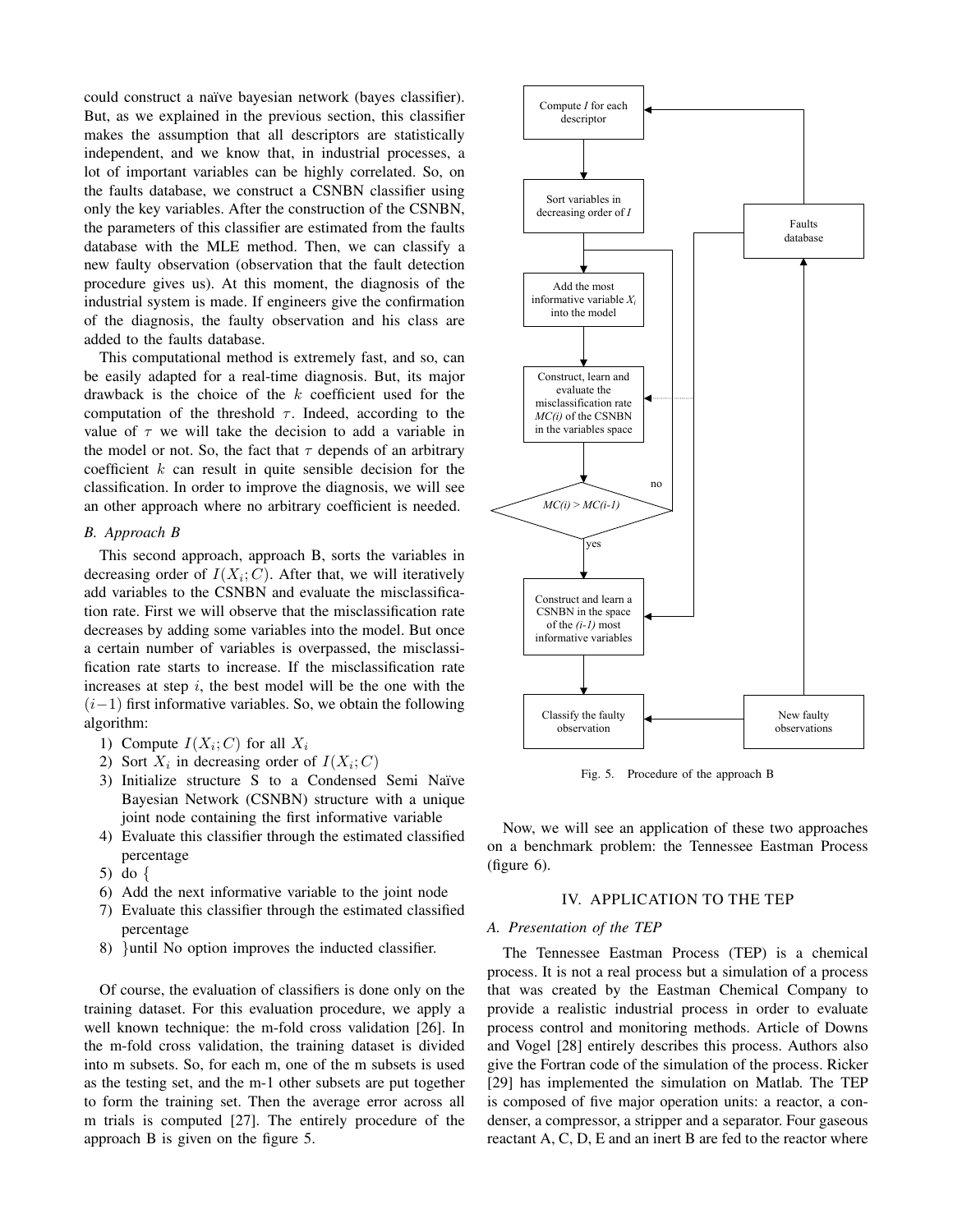

Fig. 6. Process flowsheet of the TEP

the liquid products F, G and H are formed. This process has 12 input variables and 41 output variables. The TEP has 20 types of identified faults. So, this process is ideal to test monitoring methods. But, it is also a benchmark problem for control techniques because it is open-loop unstable. Many articles (authors) present the TEP and test their approaches on it. For example, in fault detection, we can cite [9], [30], [31]. Some fault diagnosis techniques have also been tested on the TEP [2], [32], [33], [34] with the plant-wide control structure recommended in Lyman and Georgakis [35]. In [32], [33], [34], authors focus on only 3 types of fault and give the datasets they used. For this reason, we will take the same data that in these articles and compare our approaches to those of the others.

As we said, we have taken into account 3 types of faults: fault 4, 9 and 11 (see table I). These three types of fault are good representations of overlapping data and so, are not easy to classify.

As indicated on the table I, each type of fault have 2 datasets: a training sample and a testing sample, containing respectively 480 and 800 observations.

We have tested our 2 approaches (approach A and B) on the Tennessee Eastman Process. We precise that all computations have been made on Matlab with the BNT (BayesNet Toolbox) developed by Murphy [36]. We also precise that the two approaches presented in the third section save a new faulty observation in the database. But, for correct

| Class | Fault type                                                                        | Train<br>data | <b>Test</b><br>data |
|-------|-----------------------------------------------------------------------------------|---------------|---------------------|
| 1     | Fault 4: step change in the reactor<br>cooling water inlet temperature            | 480           | 800                 |
| 2     | Fault 9: random variation in D feed<br>temperature                                | 480           | 800                 |
| 3     | Fault 11: random variation in the<br>reactor cooling water inlet temper-<br>ature | 480           | 800                 |

TABLE I DESCRIPTION OF FAULT DATASETS

comparison with the results of other authors, we keep in the database just the 480 observations by fault.

### *B. Approach A on the TEP*

Firstly, the mutual information is computed for all variables. Results of this computation are given in the figure 7.

We can visually see that the variables 9 and 51 are important variables to discriminate the different types of fault. If we fix the k value to 0.25,  $\tau$  is equal to 0.27. For a  $\tau$ value of 0.27, only variables 9 and 51 are selected. Chiang in [33] has obtained the same conclusion with different methods (contribution charts, discriminant partial least square, genetic algorithms combined with Fisher discriminant analysis). So, as explained in the section III-A, we will use the CSNBN on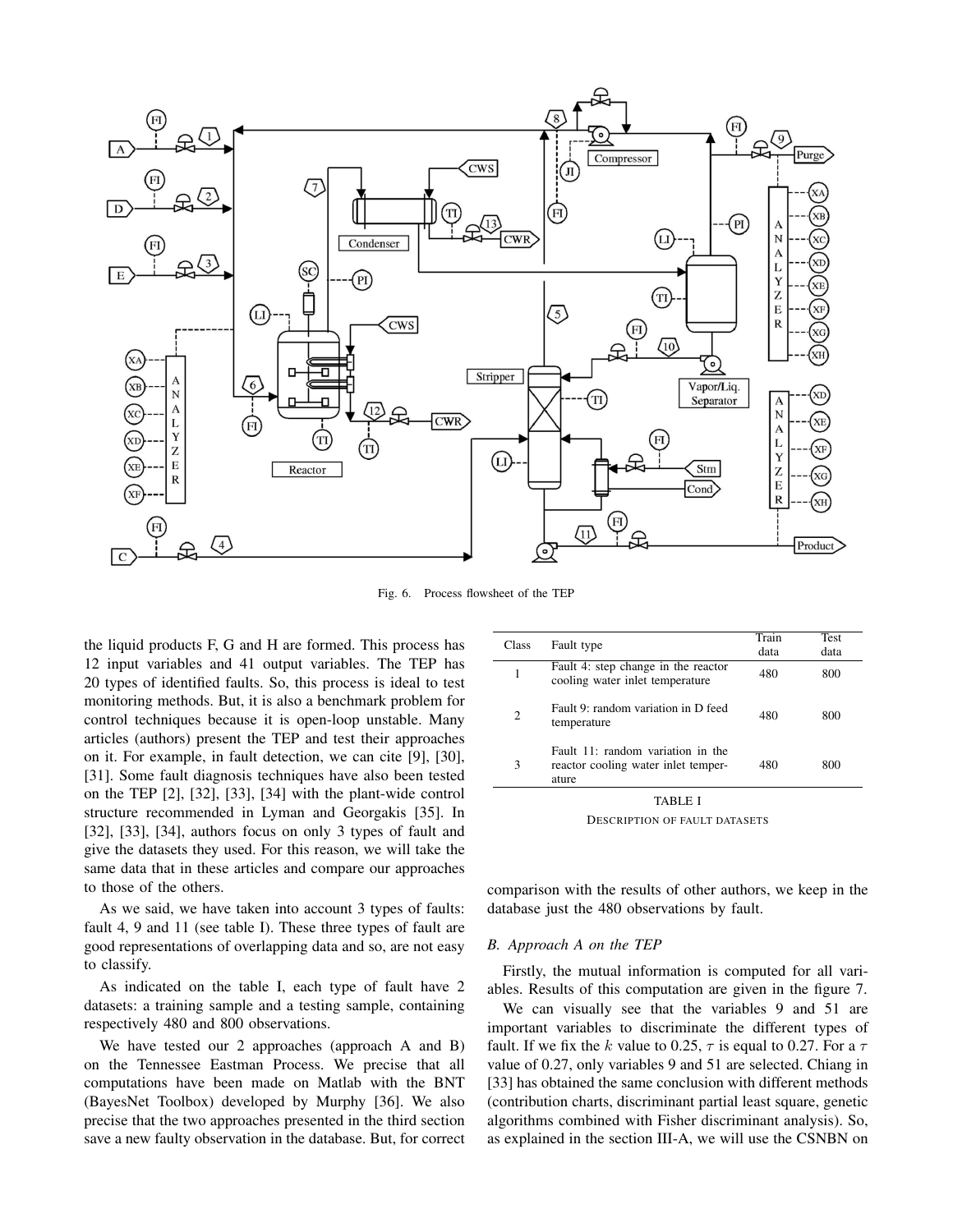

Fig. 7. Mutual Information for the TEP application

the space of the key variables (9 and 51). Then, we can learn parameters of the CSNBN from the training dataset. Finally, we can classify the test sample with this classifier (2400 new observations to classify). The results of this classification are given by the confusion matrix of the table II.

| Class    | Fault 4 | Fault 9 | Fault 11 | Total |
|----------|---------|---------|----------|-------|
| Fault 4  | 796     |         | 37       | 833   |
| Fault 9  |         | 775     | 75       | 850   |
| Fault 11 |         | 25      | 688      | 717   |
| Total    | 800     | 800     | 800      | 2400  |

TABLE II CONFUSION MATRIX OF APPROACH A ON THE TEP DATA

Then, we compute the misclassification rate (percentage of observations that are not well diagnosis): 5.87%.

### *C. Approach B on the TEP*

Now, we will apply approach B on the TEP application. As in the approach A, we first compute  $I$  for all variables and sort variables in decreasing order of I. After that, we iteratively add variables to the model and compute misclassification rate of a 10-fold cross validation on the training dataset. Result of these misclassification rates are given in table III.

| Variable $(s)$ in the model | Misclassification rate |  |
|-----------------------------|------------------------|--|
| 51                          | 12.5                   |  |
| 51, 9                       | 6.46                   |  |
| 51, 9, 50                   | 6.04                   |  |
| 51, 9, 50, 19               | 5.90                   |  |
| 51, 9, 50, 19, 18           | 5.62                   |  |
| 51, 9, 50, 19, 18, 20       | 5.70                   |  |
| TABLE III                   |                        |  |

MISCLASSIFICATIONS OF STEPS OF APPROACH B

On this table III, we can see that the best result (on training dataset) is obtained for the selection of the 5 first informative variables (variables 51, 9, 50, 19 and 18). So, we construct a CSNBN in the space of these determined key variables and learn the parameters of the CSNBN with MLE. Finally, we can classify the 2400 observations of the testing dataset.

The results of this classification can be seen on the confusion matrix of the table IV.

| Class           | Fault 4 | Fault 9 | Fault 11 | Total |
|-----------------|---------|---------|----------|-------|
| Fault 4         | 788     |         | 31       | 819   |
| Fault 9         | 0       | 778     | 74       | 852   |
| Fault 11        | 12.     | 22.     | 695      | 729   |
| Total           | 800     | 800     | 800      | 2400  |
| <b>TABLE IV</b> |         |         |          |       |

CONFUSION MATRIX OF APPROACH B ON THE TEP DATA

Based on this table, we can compute the misclassification rate. Its value is 5.79%. So, this approach seems to give better result than the approach A. We can now analyze our results and compare them to those of other authors.

### *D. Analysis and comparison of results*

We will compare the results of approaches A and B to those of other methods on the same data (see table V). We notify that the results for the methods FDA (Fisher Discriminant Analysis), SVM (Support Vector Machines) and PSVM (Proximal Support Vector Machines) are extracted from [33], and the results for the ISVM (Independent Support Vector Machines) from [34]. In these articles, the classification was made in the space of the variables 9 and 51. In the table V, we have added the misclassification rate of the CSNBN in the space of all the variables (53 variables)  $CSNBN_{all}$ . We have also computed the misclassification rate that would be obtained by the use of a Naïve Bayesian Network, firstly in the space of all the variables ( $NBN_{all}$ ), secondly in the space described by the variables 9 and 51 ( $NBN_{9,51}$ ) and finally in the same space that the result of approach B  $(NBN_{9,18,19,50,51}).$ 

| Method                              | Misclassification rate |
|-------------------------------------|------------------------|
| $NBN_{all}$                         | 20.83%                 |
| $CSNBN_{all}$                       | 18.83%                 |
| $FDA_{9,51}$                        | 16%                    |
| PSVM <sub>9.51</sub>                | $6.0\%$                |
| $SVM_{9,51}$                        | 6.5%                   |
| ISVM <sub>9,51</sub>                | 6.0%                   |
| NBN <sub>9,51</sub>                 | 7.79%                  |
| $CSNBN9,51$ (App. A)                | 5.87%                  |
| NBN9,18,19,50,51                    | 13.12%                 |
| $CSNBN_{9,18,19,50,51}$<br>(App. B) | 5.79%                  |
|                                     | TARI F V               |

RESULTS OF THE APPLICATION

We can see that the classification methods in the selected variables space give better results than in the space of all the variables. Second interesting remark is the fact that on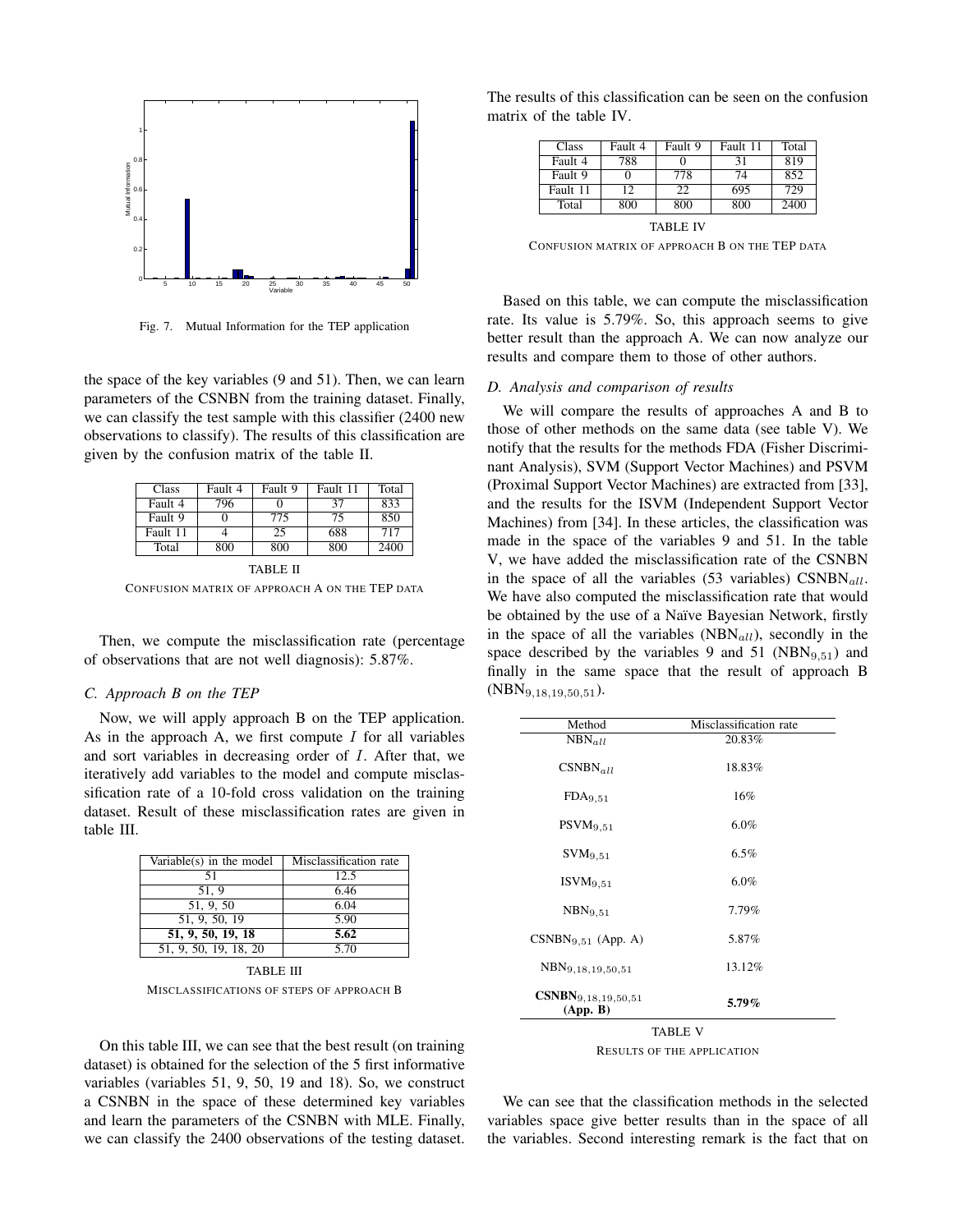the same space (variables 9 and 51), the best classifier is the CSNBN. Indeed, CSNBN of approach A outperforms all other classifiers (FDA, NBN and SVM based classifiers). The fact that CSNBN outperforms FDA is not surprising because FDA is a linear technique while CSNBN is a quadratic one. More, it is also logic than CSNBN outperforms NBN because NBN do not take into account the correlation between variable 9 and variable 51 (correlation of 0.42). Although, CSNBN requires quite simple computation, its results are quite similar to SVM based techniques (SVM, PSVM, ISVM), which are techniques requiring more computational potential. Finally, we can see that the best method is the approach B. Indeed, this method gives the best result of misclassification rate for this example of the TEP. But, it will be interesting to have misclassification rates of others techniques in the same space of variables (9, 18, 19, 50, 51).

Approaches A and B give good results on this example because fault classes are normally distributed (ellipsoidal shapes). Results of the CSNBN would not be so efficient if the data were not normal. But, an interesting way for taking into account not normally distributed variables is the gaussian mixture model which, on the based of few gaussian distributions, can represent any type of distribution. It will be a good answer to the problem of normally distributed data assumption. More, it is easy to represent a gaussian mixture model with a bayesian network.

Another way of interest is the diagnosis of a not identified fault type (no historical data on this fault type). Indeed, the major drawback of our procedure is the selection of the variables able to discriminate identified faults. But, if a new type of fault appeared, not discriminable on the selected variables, the procedure randomly attributes to this fault an identified type.

#### V. CONCLUSION AND OUTLOOKS

The main interest of this article is the presentation of two new procedures for fault diagnosis of industrial processes. These two procedures use a faults database to compute the mutual information between each descriptor and the fault type variable. In the first one (approach A), a threshold on the value of this mutual information permits to select important variables for discrimination of the different types of fault. The classification is then made with CSNBN in the space described by the selected variables. In the second approach (approach B), the informative variables are iteratively added to the model and the misclassification rates are estimated with a 10-fold cross validation. The iteration stops as soon as the estimated misclassification rate increases. the performances of these approaches were tested on a concrete example: the Tennessee Eastman Process. Results of these methods are good and outperform some previous results of other published methods.

Some outlooks of these procedures will be application of similar techniques, based on bayesian networks, in order to improve the fault diagnosis (cases of a non identified fault, case of non normally distributed data), but also in order to study in which way the fault detection step can be made with a bayesian network. The final goal is to have on the same procedure the fault detection and the fault diagnosis.

#### **REFERENCES**

- [1] D. C. Montgomery, *Introduction to Statistical Quality Control, Third Edition*. John Wiley and Sons, 1997.
- [2] L. H. Chiang, E. L. Russell, and R. D. Braatz, *Fault detection and diagnosis in industrial systems*. New York: Springer-Verlag, 2001.
- [3] W. A. Shewhart, *Economic control of quality of manufactured product*. New York : D. Van Nostrand Co., 1931.
- [4] S. W. Roberts, "Control chart tests based on geometric moving averages," *Technometrics*, vol. 1, pp. 239–250, Aot 1959.
- [5] H. Hotelling, "Multivariate quality control," *Techniques of Statistical Analysis*, vol. , pp. 111–184, 1947.
- [6] J. Westerhuis, S. Gurden, and A. Smilde, "Standardized q-statistic for improved sensitivity in the monitoring of residuals in mspc," *Journal of Chemometrics*, vol. 14, no. 4, pp. 335–349, 2000.
- [7] E. J. Jackson, "Multivariate quality control," *Communication Statistics - Theory and Methods*, vol. 14, pp. 2657 – 2688, 1985.
- [8] B. R. Bakshi, "Multiscale PCA with application to multivariate statistical process monitoring," *AIChE Journal*, vol. 44, pp. 1596–1610, 1998.
- [9] M. Kano, K. Nagao, S. Hasebe, I. Hashimoto, H. Ohno, R. Strauss, and B. Bakshi, "Comparison of multivariate statistical process monitoring methods with applications to the eastman challenge problem," *Computers and Chemical Engineering*, vol. 26, no. 2, pp. 161–174, 2002.
- [10] R. L. Mason, N. D. Tracy, and J. C. Young, "Decomposition of T 2 for multivariate control chart interpretation," *Journal of Quality Technology*, vol. 27, no. 2, pp. 99–108, 1995.
- [11] R. Mason, N. Tracy, and J. Young, "A practical approach for interpreting multivariate t 2 control chart signals," *Journal of Quality Technology*, vol. 29, no. 4, pp. 396–406, 1997.
- [12] J. Pearl, *Probabilistic Reasoning in Intelligent Systems: Networks of Plausible Inference*. Morgan Kaufmann Publishers, 1988.
- [13] E. Charniak, "Bayesian networks without tears," *AI Magazine*, vol. 12, no. 4, pp. 50–63, 1991.
- [14] F. V. Jensen, *An introduction to Bayesian Networks*. Taylor and Francis, London, United Kingdom, 1996.
- [15] P. Langley, W. Iba, and K. Thompson, "An analysis of bayesian classifiers," in *National Conference on Artificial Intelligence*, 1992.
- [16] N. Friedman, D. Geiger, and M. Goldszmidt, "Bayesian network classifiers," *Machine Learning*, vol. 29, no. 2-3, pp. 131–163, 1997.
- [17] P. Domingos and M. J. Pazzani, "Beyond independence: Conditions for the optimality of the simple bayesian classifier," in *International Conference on Machine Learning*, 1996.
- [18] I. Inza, P. Larranaga, B. Sierra, R. Etxeberria, J. Lozano, and J. Pena, "Representing the behaviour of supervised classification learning algorithms by bayesian networks," *Pattern Recognition Letters*, vol. 20, no. 11-13, pp. 1201–1209, 1999.
- [19] Y. Yang and G. I. Webb, "Discretization for naive-bayes learning: Managing discretization bias and variance," Tech. Rep. 131, School of Computer Science and Software Engineering, Monash University,, 2003.
- [20] C. Chow and C. Liu, "Approximating discrete probability distributions with dependence trees," *Information Theory, IEEE Transactions on*, vol. 14, no. 3, pp. 462–467, 1968.
- [21] M. Sahami, "Learning limited dependence bayesian classifiers," in *Second International Conference on Knowledge Discovery in Databases*, 1996.
- [22] D. Geiger and D. Heckerman, "Knowledge representation and inference in similarity networks and bayesian multinets," *Artificial Intelligence*, vol. 82, no. 1-2, pp. 45–74, 1996.
- [23] I. Kononenko, "Semi-naive bayesian classifier," in *EWSL-91: Proceedings of the European working session on learning on Machine learning*, pp. 206–219, 1991.
- [24] C. E. Shannon, "A mathematical theory of communication," *Bell Sys. Tech. J.*, vol. 27, pp. 379–423, 623–656, 1948.
- [25] A. Perez, P. Larranaga, and I. Inza, "Supervised classification with conditional gaussian networks: Increasing the structure complexity from naive bayes," *International Journal of Approximate Reasoning*, vol. 43, pp. 1–25, 2006.
- [26] T. M. Cover, *Learning in pattern recognition*. NY: Methodologies of Pattern Recognition, s. watanabe (ed.) ed., 1969.